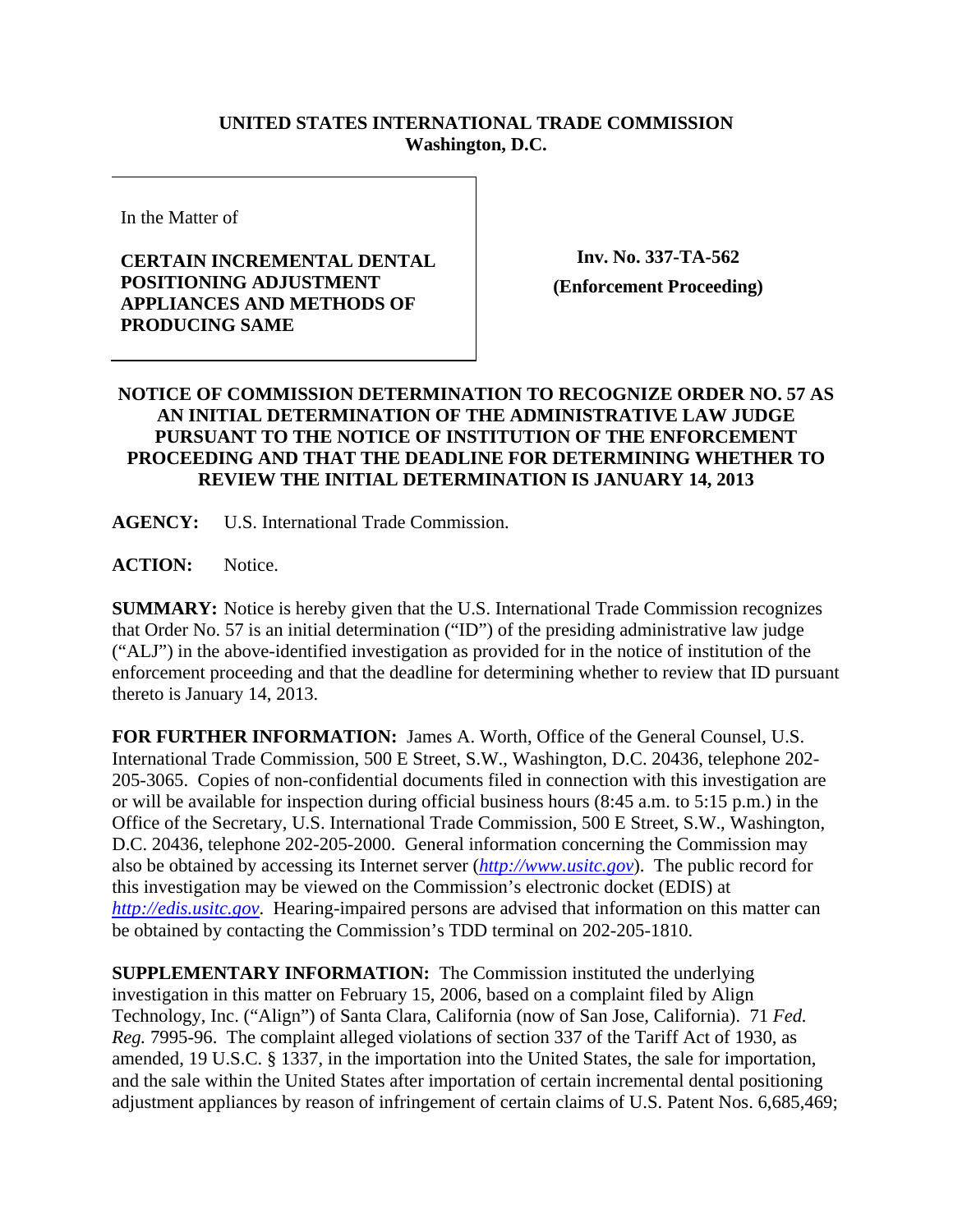6,450,807 ("the '807 patent"); 6,394,801; 6,398,548; 6,722,880 ("the '880 patent"); 6,629,840; 6,699,037; 6,318,994; 6,729,876; 6,602,070; 6,471,511 ("the '511 patent"); and 6,227,850. The complaint also alleged a violation of section 337 by reason of misappropriation of trade secrets. The Commission's notice of investigation named OrthoClear, Inc. of San Francisco, California; OrthoClear Holdings, Inc. of Tortola, British Virgin Islands; and OrthoClear Pakistan Pvt, Ltd. of Lahore, Pakistan as respondents. On July 11, 2006, the ALJ granted Align's motion to terminate the investigation as to the '807 patent, which the Commission determined not to review. Order No. 10 (July 11, 2006), Notice of Non-Review (July 20, 2006).

 On November 13, 2006, the Commission issued notice of its determination not to review the presiding administrative law judge's initial determination granting Align's and respondents' joint motion to terminate the investigation as to respondents (and in its entirety) based on a consent order. The consent order prohibits the importing, offering for sale, and selling for importation in the United States incremental dental positioning adjustment appliances and any other articles that infringe the asserted patents or that contain or use the asserted trade secrets.

On March 1, 2012, Align filed a complaint for enforcement proceedings under Commission Rule 210.75, and filed a corrected complaint on March 22, 2012. On April 25, 2012, the Commission determined that the criteria for institution of enforcement proceedings were satisfied and instituted enforcement proceedings, naming the following six proposed respondents: ClearCorrect USA of Houston, Texas; ClearCorrect Pakistan (Private), Ltd. ("ClearCorrect Pakistan") of Lahore, Pakistan; and Mudassar Rathore, Waqas Wahab, Nadeem Arif, and Asim Waheed (the "bound officers"). 77 *Fed. Reg.* 25747 (May 1, 2012). The complaint for enforcement, as corrected, asserts that the successors and bound officers of the original respondents have violated the November 13, 2006, consent order by the continued practice of prohibited activities such as importing, offering for sale, and selling for importation into the United States of articles that infringe the '511 and '880 patents. According to the complaint for enforcement, the articles include digital datasets.

 The notice of institution of the enforcement proceeding provided that: "In instituting this enforcement proceeding, the Commission has not made any determination as to whether such digital datasets are within the scope of the consent order sought to be enforced. Accordingly, the presiding administrative law judge may wish to consider this issue at an early date. Any such decision should be issued in the form of an initial determination ("ID") under Commission rule 210.42(c), 19 C.F.R. § 210.42(c). The ID will become the Commission's final determination 45 days after the date of service of the ID unless the Commission determines to review the ID. Any such review will be conducted in accordance with Commission rules 210.43, 210.44, and 210.45, 19 C.F.R. §§ 210.43, 210.44, and 210.45."

On November 28, 2012, the ALJ issued Order No. 57: Finding that the Accused Digital Datasets Are Within the Scope of the Term "Articles" As It Appears in the Consent Order. Order No. 57 is an ID, as provided for in the notice of institution of the enforcement proceeding, which also provided 45 days for the Commission to determine whether to review that ID. Accordingly, the deadline for determining whether to review the ID is January 14, 2013.